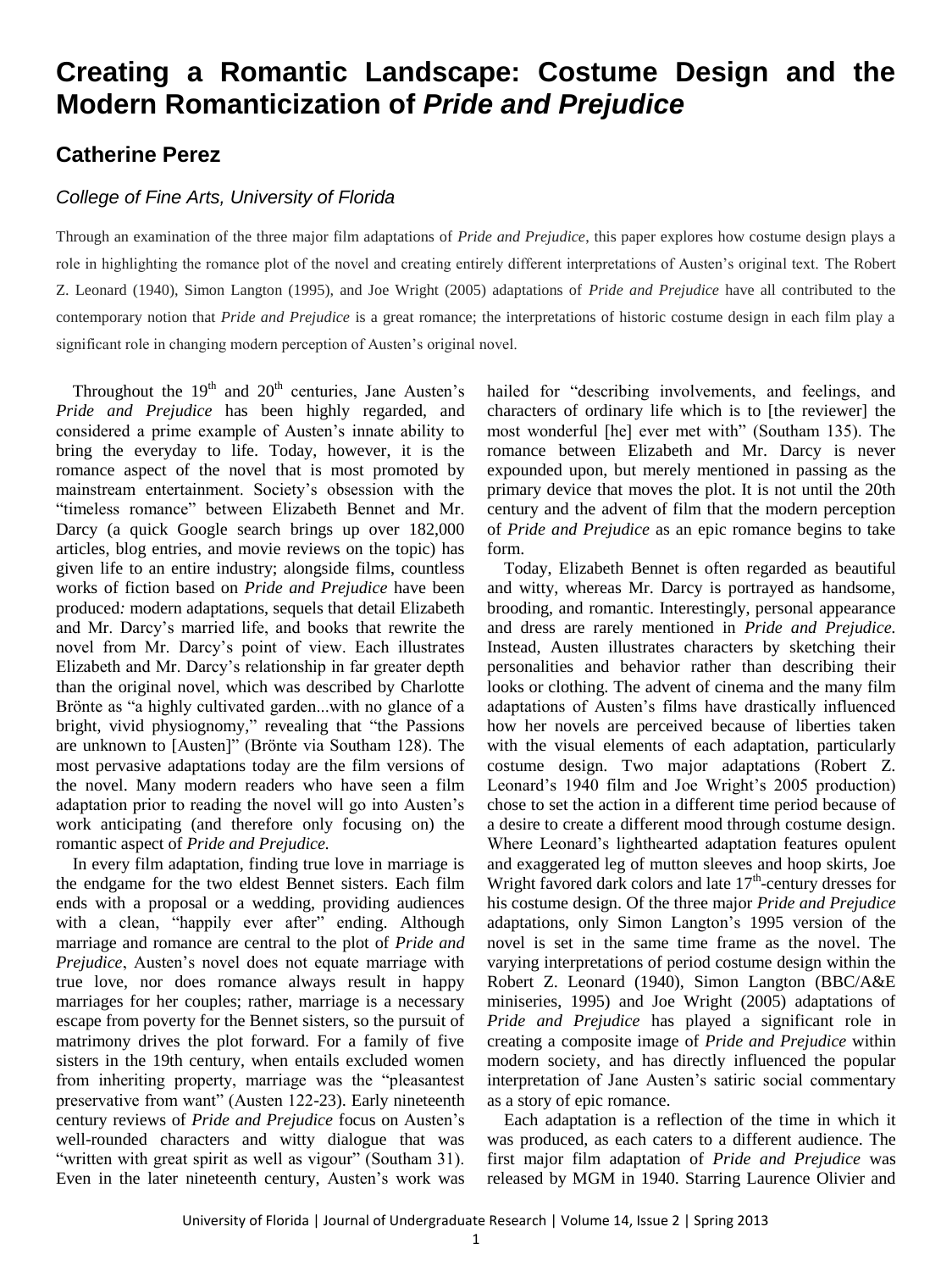Greer Garson, MGM's *Pride and Prejudice* was adapted to fit into the screwball comedy model that was popular at the time. As Parrill argues, its "warring lover, witty dialogue, class differences, opportunity for elaborate costumes, and comic minor characters...lends itself to the broadly comedic treatment of screwball comedies" (Parrill 49). Early publicity presented the film as a romantic comedy with the tagline "Bachelors Beware! Five Gorgeous Beauties are on a Madcap Manhunt" (Parrill 49). Austen's satirical examination of class, the necessity of marriage, and moral follies was reduced to lighthearted romantic fare specifically designed to appeal to a wartime audience. The romanticization of *Pride and Prejudice* also extended to the film's costume design (Lawson-Peebles 10). Historical accuracy was never a consideration for Adrian, the film's costume designer. Rather, Adrian asked Leonard to set the film in a later time period with opulent gowns that would capitalize on the recent success of the wildly popular *Gone With the Wind* (1939). Many of the films are exaggerated versions of historic silhouettes: sleeves are larger, skirts are wider, and decorative accessories are more theatrical than historically accurate. The intent was to create a sumptuous array of costumes that would appeal to audiences as an idealized, nostalgic version of old England—a time that represented a golden age in decorum and civilization. The costume design revolved around gowns with "tight bodices, tight natural waists, huge puffed sleeves, and billowing hoop skirts...in the costumes we see a mingling of 1830s and 1930s styles" (Parrill 55). By mixing historic costume with 1930s detailing, as seen in Caroline Bingley's black velvet ballgown with modern rhinestone detailing, there is an unspoken air of modernity that permeates the film (*PP,* Leonard) (Figure 1). The characters may dress and speak in a manner that sketches out an earlier time period, but historical accuracy is not the film's primary goal. Leonard's *Pride and Prejudice* is meant to be a screwball comedy, and so the film retains retains a older, more modern attitude toward romantic interactions than Austen's original novel.

Costumes were also used to comedic effect, as much of the physical humor in the film revolved around how the women attempted to move and maneuver in the overwhelmingly large hoop skirts. In one scene, Mrs. Bennet and her five daughters hurry home from Meryton to urge Mr. Bennet to call upon their newest neighbor, Mr. Bingley. The actresses' movements are "reminiscent of a covey of quail scurrying along" (Parrill 55). Just before this moment, Mrs. Bennet proclaims the necessity of alerting Mr. Bennet to the news of a potential suitor for her daughters before Lady Lucas has a chance to do the same for her daughter, Charlotte. The entire sequence ends the first scene in the film and sets the tone for the rest of Leonard's madcap adaptation, which features gowns and bonnets as over the top as the acting (*PP* Leonard, Parrill 55).

One particular scene where Adrian's costume design is most effective in underscoring the adaptation's emphasis



**Figure 1.** Caroline Bingley's black ball gown. The jeweled detailing at the neckline and large bow on the shoulder are reminiscent of 1930s evening gowns. Source: http://felicelog.blogspot.com/2011/10/pride-and-prejudice-1940-photo-gallery.html

on romance is the archery lesson between Elizabeth and Mr. Darcy at Netherfield. Dressed in a white gown with sheer leg of mutton sleeves, an impressive hoop skirt, and a 1930s inspired art-deco belt, Greer Garson's Elizabeth appears self-assured and well aware of the effect that she has on Mr. Darcy as she impresses him with her archery skills (*PP* Leonard). These hints at modernity in Elizabeth's costume, such as the art-deco belt, highlight Garson's incredibly modern portrayal of Elizabeth Bennet. The structured dress gives her an air of sophistication and strength. She dominates the frame's space in her gown, and it becomes a physical extension of her confidence (an effect that would be lost if Garson was clothed in a softer Empire-waist gown). if she were dressed in a softer Empire gowns, the scene may not be as effective. She actively engages Mr. Darcy and is more purposely playful in her verbal sparring; Garson's Elizabeth is more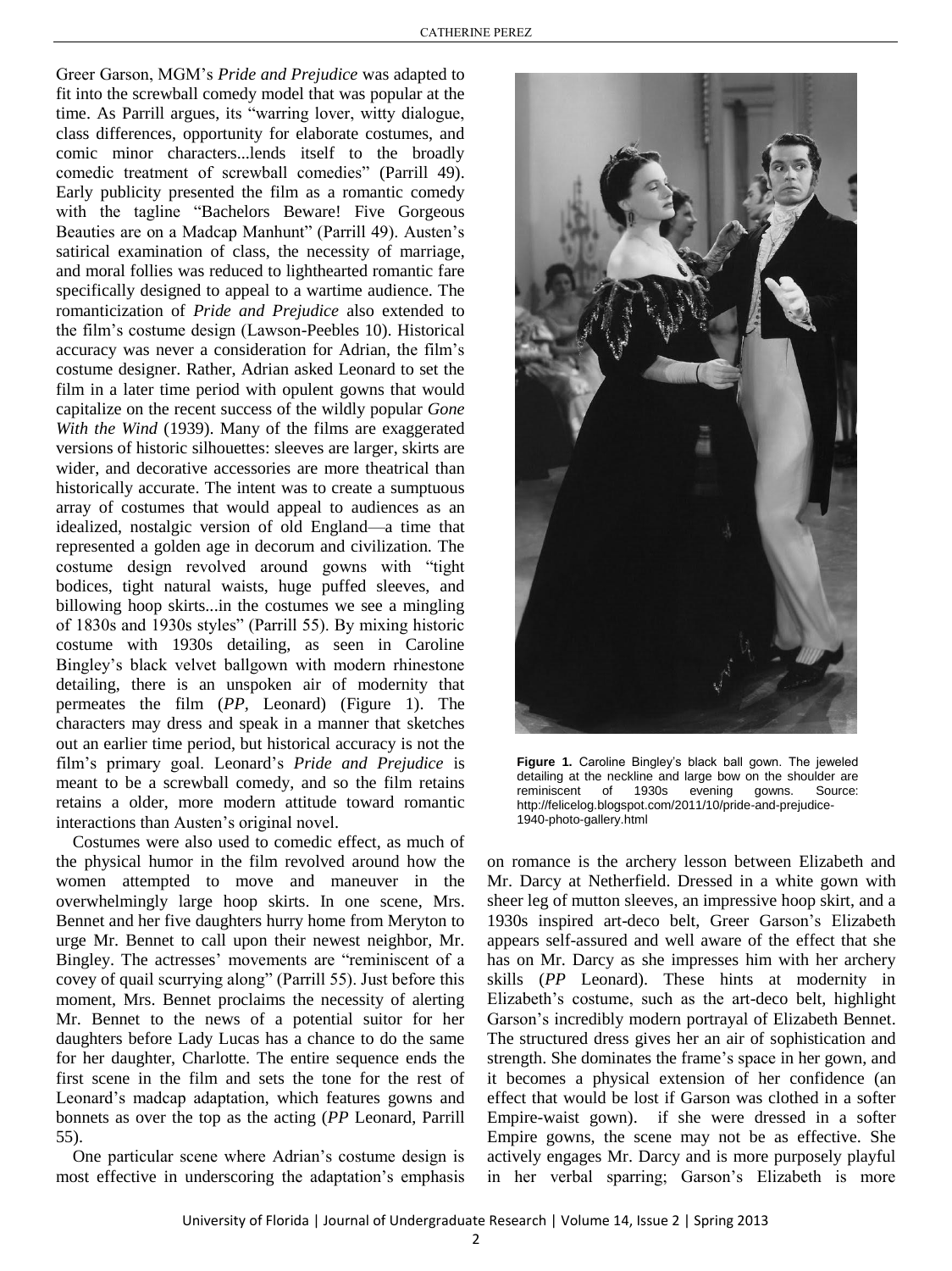reminiscent of Scarlett O'Hara than Austen's Elizabeth, who only feels "deeply-rooted dislike" for Mr. Darcy for the first half of the novel (Austen 97). When Mr. Darcy first confesses his love for her, she is shocked to learn she had "inspired unconsciously so strong an affection" in him (Austen 100). In Leonard's film however, Elizabeth's attraction to Mr. Darcy blossoms even before her visit to Pemberley, the novel's turning point in her feelings for Mr. Darcy. Instead, "the film visually suggests a mutual attraction that is almost instantaneous and that will ultimately overcome all external obstacles" (Belton 180). In her couture-worthy gowns, Garson's Elizabeth is immediately attractive and approachable, and her romance with Mr. Darcy is more light-hearted than in the novel and later film adaptations.

Simon Langton's 1995 adaptation of *Pride and Prejudice* goes even farther in ratcheting up the romance by highlighting Elizabeth's sensuality. While the plot and scene order remain fairly true to the novel, the visual elements, left purposely murky by Jane Austen, are more of a modern reinterpretation of the Regency than one that is entirely historically accurate. For every authentic costume or set piece, there is one glaringly modern exception. This occurrence is especially noticeable in the film's treatment of sexuality and romance. As Ruth Perry explains "The [film] exaggerates the physical dimension of everything in the novel...the film is famous for its beefcake: Darcy without clothes climbing into Bingley's bath or plunging into the pond to cool off with a swim. All of the characters are too beautiful...and almost all elements of wit are removed from most of the conversations which are everywhere stripped down to serve the marriage plot" (Perry 216). Furthermore, the costumes chosen for Jennifer Ehle and Colin Firth in pivotal moments of the plot, such as Mr. Darcy's first proposal, further heighten the sexual tension in Langton's adaptation. During the first proposal, Elizabeth is dressed in a champagne colored Empire gown with long sleeves, which boasts a false sense of modesty, as her breasts are partially uncovered. The scene takes place in the daytime, when a lady's chest and neck would be covered by a chemisette. Instead, Elizabeth is seated and filmed from a high angle, making it difficult to ignore her clichéd heaving bosom as she gets angrier during Mr. Darcy's mangled proposal. Mr. Darcy, however, is dressed in period perfect attire, including a white cravat, starched white collar, waistcoat, and a cropped topcoat. The juxtaposition of his starched and tidy appearance with Elizabeth's makes her large expanse of bare skin even more noticeable; the combination of costume design and tight camera angles charges the claustrophobic atmosphere of the scene with sexual tension (*PP*, Langton). Interestingly, Mr. Darcy's cravat has also been read by some as a symbol of sexual tension in the scene as it "[produces] a commanding set of the head on the heroic shoulders.' To our modern sensibilities, however…it represents a playful reversal of the modesty and prudishness usually associated with women. It begs to be

untied; and it is" (Voiret 232-233). Unlike Langton's adaptation, the proposal scene in the novel does not contain any sexually charged overtones. There is tension in the scene, but it is uncomfortable and stems from the aftermath of Mr. Darcy's unsuccessful proposal: it "was to Elizabeth's feelings dreadful" (Austen 97). She is not at all attracted to Mr. Darcy, and only wishes to get away from him. However, the combination of costumes and cinematography utilized by Langton and Collin completely transforms Elizabeth's indignant anger and Mr. Darcy's humiliation into a warped sense of latent sexual tension that does not exist in the original text.

While costumes are historically accurate for the most part in Langton's adaptation, they are worn in ways that highlight the film's desire to add modern sensuality to the novel. While he and screenwriter Andrew Davies claim they wanted to remain true to Austen's work, in many ways Langton has deviated to create a sumptuous period piece that will appeal to a modern audience. One noticeable difference between Austen's original text and Davies' screenplay is the insertion of multiple "Mr. Darcy scenes" that attempt to portray the character in a more sympathetic light. By the late  $20<sup>th</sup>$  century, a modern (and predominantly female) audience required a newer, softer Darcy: "cultural acceptance of the idea of a New Age Man requires a romanticizing and softening of Darcy, while the translation of his character from the page--where his physical being is barely described--to the screen...heightens his attractiveness. The 1995 audience wants Elizabeth to have it all, and the BBC production is happy to oblige" (Belton 187). Langton and Davies's idea of revealing the sensitive, sensual sides of Mr. Darcy's personality, however, consists of showing Mr. Darcy in vulnerable moments that include various states of undress. Two particular moments, Mr. Darcy's letter to Elizabeth and the infamous "wet white shirt" scene, are completely enhanced by the costume choices made by designer Dinah Collin. After his disastrous marriage proposal, Langton's adaptation shows Mr. Darcy frantically writing a letter to Elizabeth. As he writes, his costume is open and loose, and his shirt is "open at the throat, his hair disheveled..." (Parrill 65). Although he is in distress, Mr. Darcy is made to look attractively unkempt (Figure 2). It is a side of Mr. Darcy that is never revealed in Austen's novel, where he remains far more cool and detached. In the novel, while we see Elizabeth's psychological transformation as she comes to terms with her earlier misconceptions of Mr. Darcy ("Till this moment I never knew myself"), Mr. Darcy's psychological growth occurs offstage, as it were, and the final results are seen in his later actions in the novel (Austen 106). In Langton's adaptation, these additional scenes allow the audience to witness Mr. Darcy in unguarded moments; the costume design highlights the intimacy of these scenes, as in private Mr. Darcy is depicted in states of undress that show a sensitive and human side of the man who is fastidious and aloof in the public eye.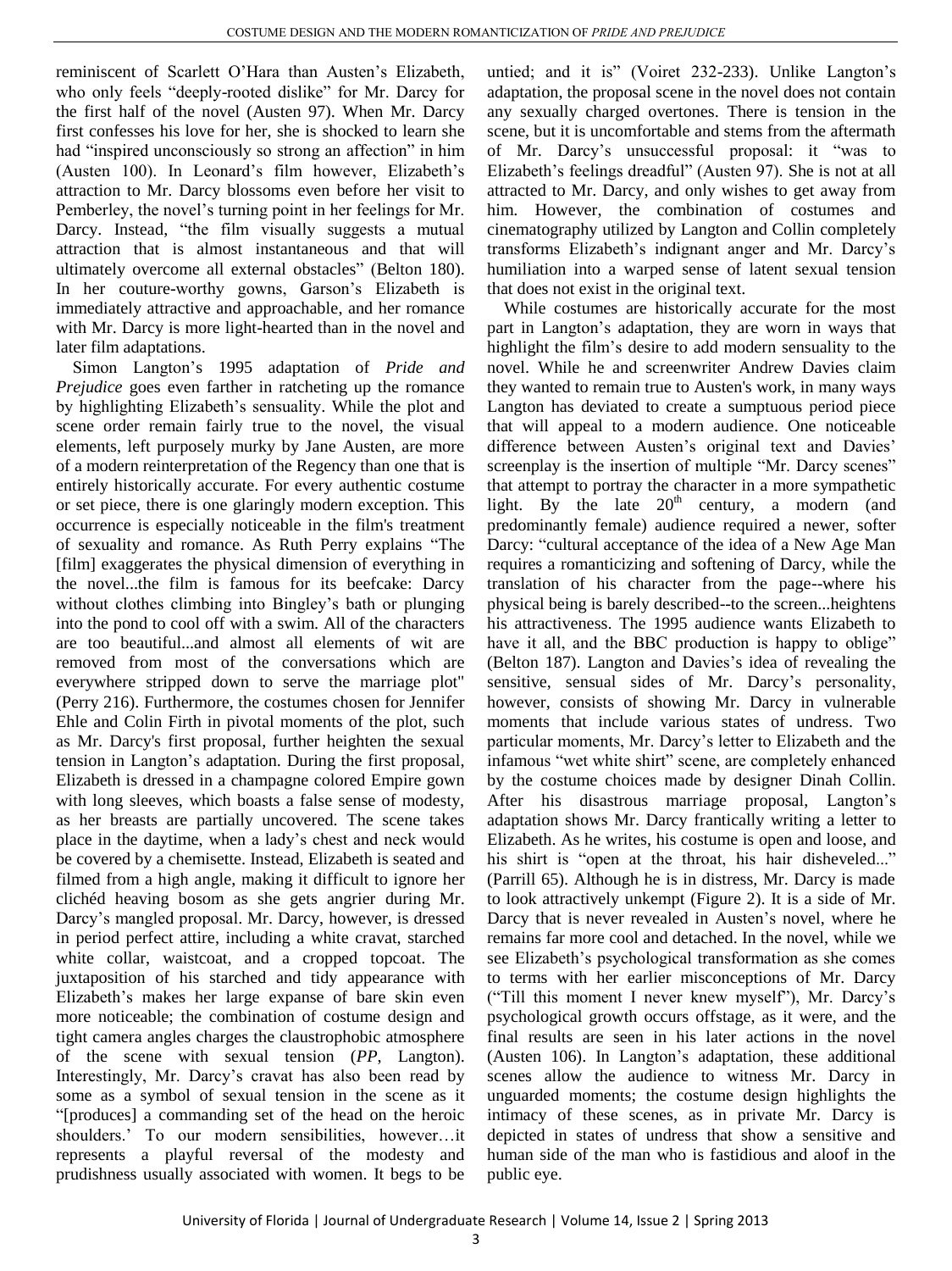

**Figure 2.** Mr. Darcy (Firth) in an unbuttoned waistcoat and undershirt. He shows a wide expanse of skin at the neck because of his lack of cravat. Source: [http://tumblr.com.](http://tumblr.com/)

Similarly, the inclusion of a scene that depicts Mr. Darcy in a wet, translucent white shirt is a clear pandering to a predominantly female audience. Not only does it reveal Mr. Darcy in another moment of internal conflict, but it also allows Langton to get away with showing Colin Firth in far less clothing than is appropriate for the era. By having Elizabeth stumble upon Mr. Darcy in a state of undress, Langton presents the audience with another moment of sexual tension that became a pop culture phenomenon. As Martine Voiret explains, "one of the most famous scenes characteristic of Austenmania is Darcy's famous swim in the pond. It triggered in England a frenzy of Darcy parties. Female viewers would repeatedly play the scene of Darcy diving and emerging in his wet clothes, his opened white shirt sexily sticking to his dripping body" (Voiret 232-233).

This added scene allows Elizabeth to see Darcy in a state that heightens her physical attraction to him, something that Austen never mentions in the novel. By including a scene in which Elizabeth and Darcy are in a socially scandalous situation, Langton positions a moment of sexual awareness that Elizabeth and Darcy never fully realize in Austen's novel. In the original text, Elizabeth's reevaluation of Darcy's character begins during her visit to Pemberley (before she even discovers Mr. Darcy is there) and continues as she reflects on his moral worth and her familiarity with his character (Austen 123-125). While these events occur in Langton's adaptation, there is clearly an element of physical attraction that remains at the forefront of Elizabeth and Darcy's relationship. Scenes that reveal Darcy in various states of undress are meant to reveal his inner character and garner favor from the audience, but they also heighten the sensuality of the adaptation, leaving no room for doubt that Elizabeth and Darcy are attracted to each other on a physical level (Belton 194). The fact that one scene revolves entirely around Mr. Darcy's improper dress highlights the important role that costuming plays in modernizing and emphasizing the romance and sexuality of Langton's adaptation.

In Joe Wright's 2005 adaptation, the role of costume design is more symbolic than in the other two adaptations. Color symbolism is important in the film's costume design, as Elizabeth is often dressed in earth tones that reflect her natural beauty. Mr. Darcy, on the other hand, simultaneously undergoes a transformation in fashion at the same time that he reforms his proud ways: his clothes become less structured as his relationship with Elizabeth progresses, and the audience sees him in softer, looser silhouettes ("Costume Notes," Durran). These interpretations of costume design parallel the structural changes each adaptation makes to the plot and tone of the original novel, and they all become a part of the modern narrative of *Pride and Prejudice*, implying "that the value of the prior text is in part generated by and therefore dependent upon the meanings revealed by the adaptation" (Belton 177). In this manner, each adaptation's interpretation of the novel is equally important in shaping a modern perception of the novel. Because of the visual nature of film, costume design becomes a primary resource in the creation of a romantic *Pride and Prejudice*.

In Joe Wright's adaptation*,* the costume design focuses more on late  $18<sup>th</sup>$ -century fashion than traditional Regency silhouettes. Wright commented, "I think the empire line dresses are very ugly, so I did some research. Although the novel was published in 1811, Jane Austen wrote the first draft of *Pride and Prejudice,* then called *First Impressions*, in 1797. So we were able to use the fashions of the earlier period, where the waist line was much lower, and more flattering" (Wright, "Costume Notes"). Although *First Impressions* was initially finished in 1797, it went through substantial re-writes and the finished product was published in 1813. In Wright's adaptation, characters such as Mrs. Bennet and her daughters are seen in gowns with dropped, natural waists, long sleeves, and tightly corseted bodices. This silhouette is reminiscent of an early 18<sup>th</sup>century mantua and the *robe à l'Anglaise,* which was popular throughout the latter half of the 18th century (Figure 3, Figure 4).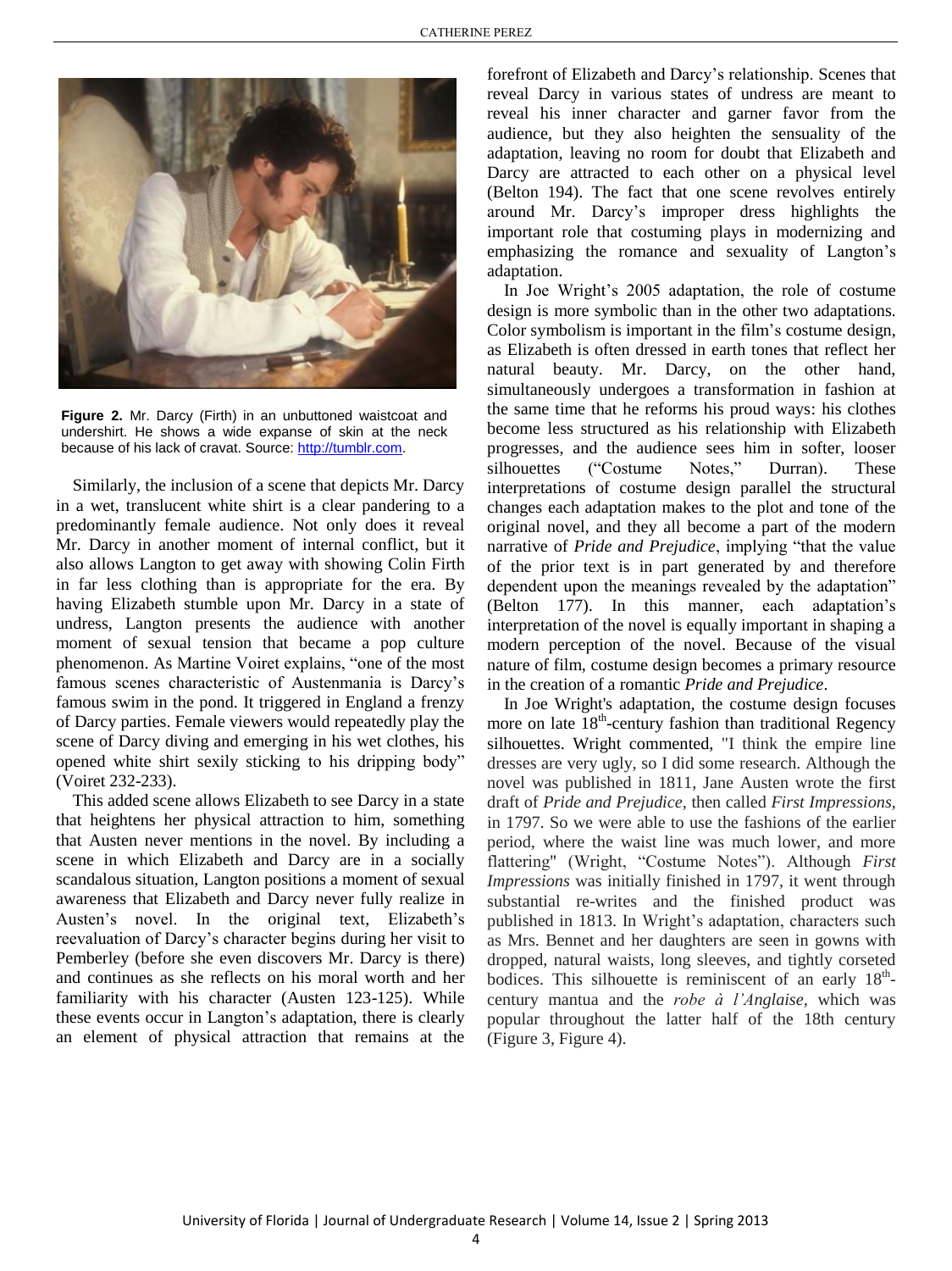

**Figure 3.** Fashion plate: 1797 walking dress. The waistline already appears to be under the bust, and the silhouette is similar to the Empire style of the early 1800s. Source: <http://locutus.ucr.edu/~cathy/jd2.html>



**Figure 4.** Brenda Blethyn as Mrs. Bennet in a robe à l'Anglaise. Source: http://www.telegraph.co.uk/culture/film/ 3646215/ Ambition-Id-rather-retire.html

However, fashion in 1797 had already begun to revolve around the Empire silhouette associated with the Regency period. With the advent of the round gown in the 1790s, waistlines rose to just beneath the bust, although skirts were still full and round; by 1797 the first signs of the column silhouette began to appear in fashion plates (Figure 5). Although it was common for older women to continue to wear outdated fashions, the younger Bennet sisters would most certainly wear gowns that were, at the very least, only a year or two behind contemporary London fashion. Wright's decision to play with historical accuracy allows him to achieve a specific costume aesthetic for his adaptation: a *Pride and Prejudice* that is less "light and bright and sparkling" and more attuned to the gritty realism that often accompany Wright's films (Austen, "February 4, 1813"; Wright, "Costume Notes").



**Figure 5.** Fashion plate: 1797 walking dress. The waistline already appears to be under the bust, and the silhouette is similar to the Empire style of the early 1800s. Source: **<http://locutus.ucr.edu/~cathy/jd2.html>**

Much like Simon Langton, Wright desired to highlight a tomboyish aspect of Lizzy's charm. According to costume designer Jacqueline Durran, "Joe wanted Lizzie's character to be tomboyish, to be clever, to be bright, to not be very interested in current fashions, to be interested and involved in nature and the things around her" (Durran, "Costume Notes"). This effect is achieved through simple silhouettes, an earthy color palette, and rather loose fabrics that appear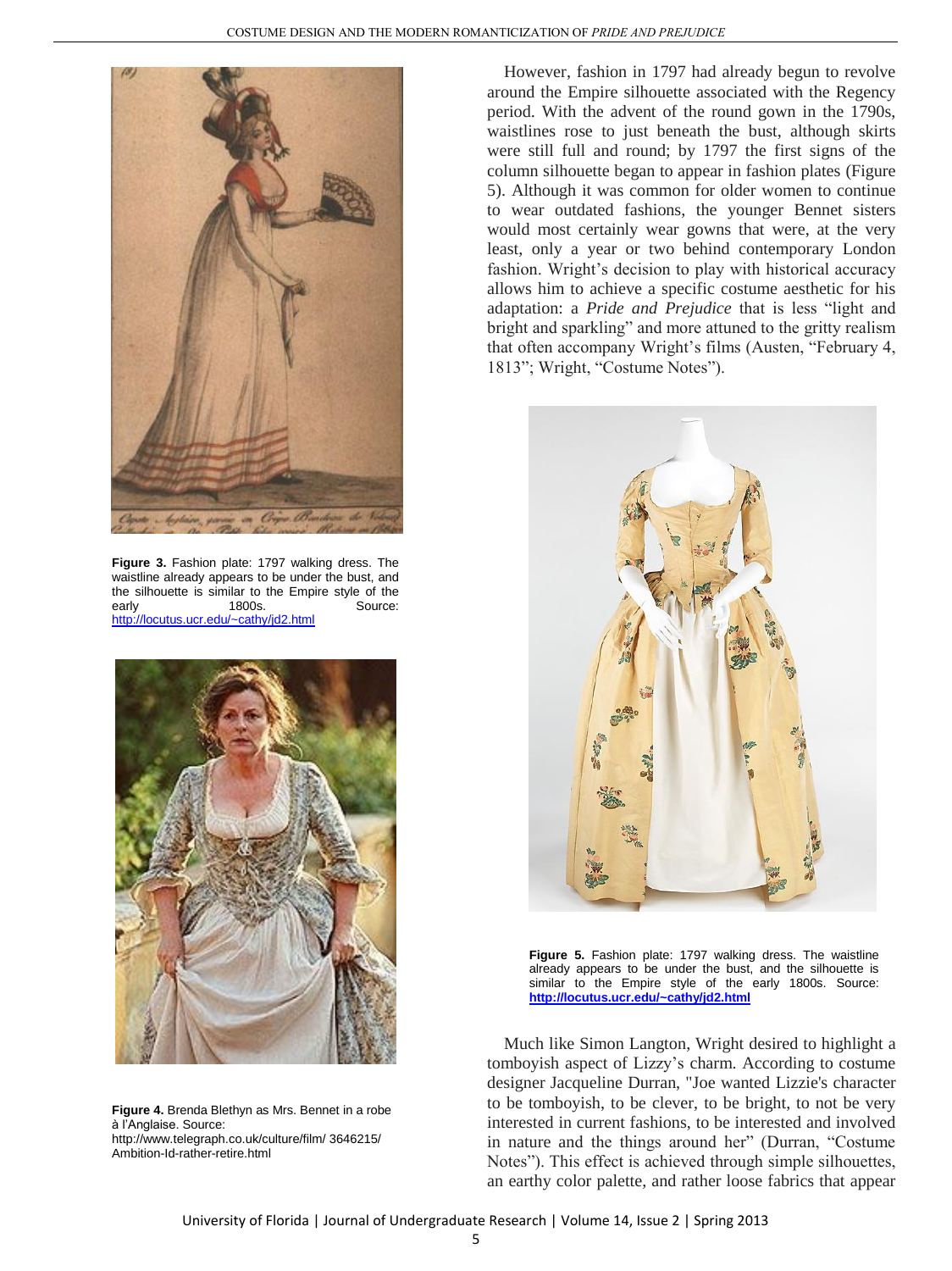almost coarse on film. There are also a number of scenes in which Keira Knightley wears overcoats that appear more suited to a masculine frame; she never appears in a spencer or other fitted overcoat worn by women in the late 18th and early 19th centuries. Where Langton highlights Elizabeth's tomboyish nature through action and numerous scenes of Jennifer Ehle walking through the countryside, Joe Wright and Jacqueline Durran do so almost entirely through hair and costume design. Keira Knightley appears windswept and unkempt throughout most of the movie. Even when she is dressed in her finest at Netherfield Ball, her white dress is less ornate and decorated than those of her sisters' (*PP*, Wright).

Another interesting costume choice made by Durran and Wright was to dress Elizabeth almost entirely in dark, earthy tones. While it is possible that this color scheme may have been worn by women in provincial areas such as Meryton, it is unlikely that a gentlemen's daughter would dress in such simple clothing. Pastels and light-colored gowns were popular for morning gowns and day-time fashion during the Regency period. Aside from mourning attire, darker clothing was associated with the lower classes, who worked all day and were bound to sully their clothes. Taking into consideration Joe Wright's decision to set his adaptation in an earlier time period, it is even less likely that Elizabeth Bennet would be seen only in shades of brown, navy, and green. Dresses in the 1790s were rounder, fuller, and more ornate than those worn a few years later in the early part of the  $19<sup>th</sup>$  century. While Durran and Wright's choices do present Elizabeth as a more earthy, unique character (and, ultimately, more puzzling and intriguing to Mr. Darcy), they eschew historical accuracy in favor of romanticizing the untamed elements of Elizabeth's character. She is often impertinent and witty in the novel, but never is there any mention of her dress. As such, Wright was able to use costume design in his desire to heighten the raw physicality of Elizabeth and, indirectly, her relationship with Mr. Darcy.

Similarly, Mr. Darcy is dressed in a fashion that is reminiscent of the time period, but highlights his transformation from a stoic figure to a more romantic one. As Durran notes, "If you look closely, Darcy's costumes in the course of the film change quite radically. In the early scenes he's wearing a very buttoned up, very rigid, very stiff style of costume. In the middle stage he's wearing the same style but in a softer fabric and a softer cut, and by the end of the film, he's wearing a much looser cut, an open jacket, a more country style, less uptight, less rigid...His costumes reflect the other changes in his character"

(Durran, "Costume Notes"). While they play a role in character development, the costumes also serve the purpose of driving forward the romance storyline between Elizabeth Bennet and Mr. Darcy. More so than in the other two film adaptations, the costumes become a physical manifestation of the transforming relationship between the two central characters in Wright's version.

Although romance serves as an important plot device, romantic love is not the overarching motif in Jane Austen's *Pride and Prejudice.* Rather, it deals with the everyday struggles and compromises faced by gentlewomen in early 19<sup>th</sup>-century England, where women without fortune were powerless in a hierarchical society. The novel also highlights moral lessons that can be learned from both the accomplishments and follies of the Bennet family. Film adaptations, however, are primarily concerned with the central love story between Elizabeth Bennet and Mr. Darcy, and their various interpretations of the romance range from lighthearted and comedic (as seen in Robert Z. Leonard's adaptation) to slightly saccharine and tinged with angst (Matthew Macfadyen's Mr. Darcy in Joe Wright's adaptation is particularly moody). In particular, the ending of each adaptation highlights the importance all three place on *Pride and Prejudice*'s courtship plot. The films' conclusions are neatly buttoned with one last romantic scene between Elizabeth and Mr. Darcy, signaling that all will be well now that the two have found each other. In the original text, however, Austen concludes her tale with an epilogue that details how the Bennet sisters fare in the years to come. She places much more emphasis on the cause and effect of each sister's actions than on Mr. Darcy and Elizabeth's romance: "Austen's novel ends with a careful discrimination among relationships and a weighing of personal inclinations against moral and social obligations. The MGM adaptation ends with a serio-comic vision of the fulfillment of a collective family goal. The BBC/A&E adaptation ends with the long-awaited kiss between Elizabeth and Darcy. This ending confirms the primacy of the romantic relationship over other claims..." (Belton 186). In each adaptation, costume design plays an integral part in the visual and ideological aesthetic of the film; historical accuracy is considered in the design of the three major film adaptations, but it is not the primary goal of each designer. Rather, it serves as a starting point that is then crafted to fit the artistic intent of the film. As we see in Leonard's Scarlett O'Hara gowns, Langton's underdressed Darcy, and Wright's becoming earth-tones, the manipulation of historic costume design is intrinsically tied with the romantic preoccupations of each film.